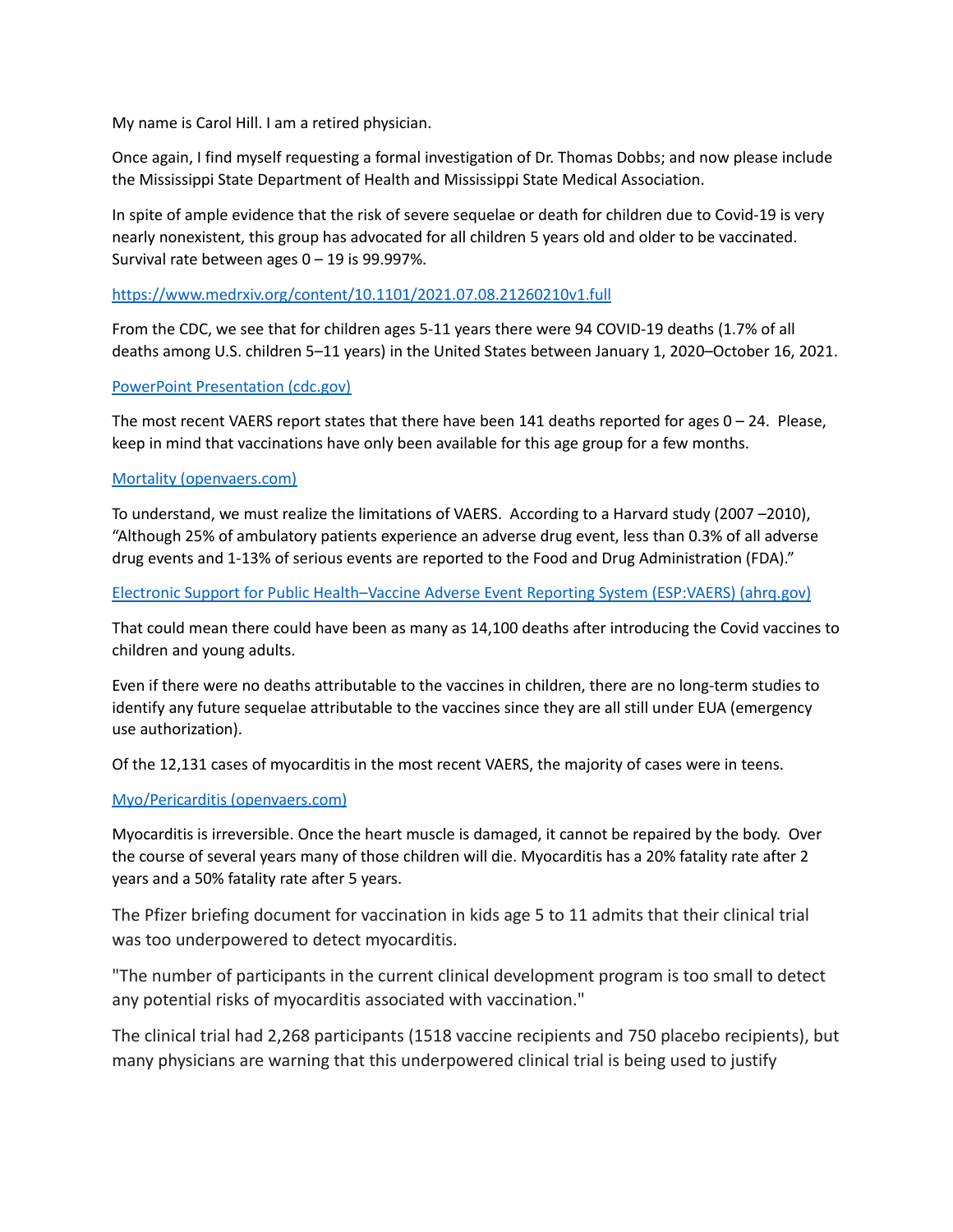vaccinating 26 million children, while the rate of myocarditis in children might be as high as 1 out of 5,000.

## <https://www.fda.gov/media/153409/download>

Not only do we find government officials ignoring information in all levels of our government, but similar events are happening throughout the world.

"An analysis of official data available from the Office for National Statistics shows that deaths among female children have increased by 57% against the five-year-average since they were first offered the Covid-19 vaccine, after previously being in line with the expected average."

# [https://dailyexpose.uk/2021/11/17/57-percent-increase-in-deaths-among-young-girls-over-12-sin](https://dailyexpose.uk/2021/11/17/57-percent-increase-in-deaths-among-young-girls-over-12-since-covid-vaccine-roll-out/) [ce-covid-vaccine-roll-out/](https://dailyexpose.uk/2021/11/17/57-percent-increase-in-deaths-among-young-girls-over-12-since-covid-vaccine-roll-out/)

But why, with minimal risk due to the infection would Dr. Dobbs and the Mississippi Health Department as well as the Mississippi State Medical Association recommend the vaccine for children? Realizing that the federal government agencies have recommended all children be vaccinated, apparently our state has chosen to parrot their advocacy. Don't they have a duty to look out for the health of Mississippi rather than rubber stamp the federal government? The possible explanation is uncomfortable.

The Mississippi State Medical Association states:



"The CDC has also been using stats of COVID-19 deaths going back to January to make the claim that the deaths are almost exclusively among the unvaccinated. That's because earlier in the year almost everyone was unvaccinated.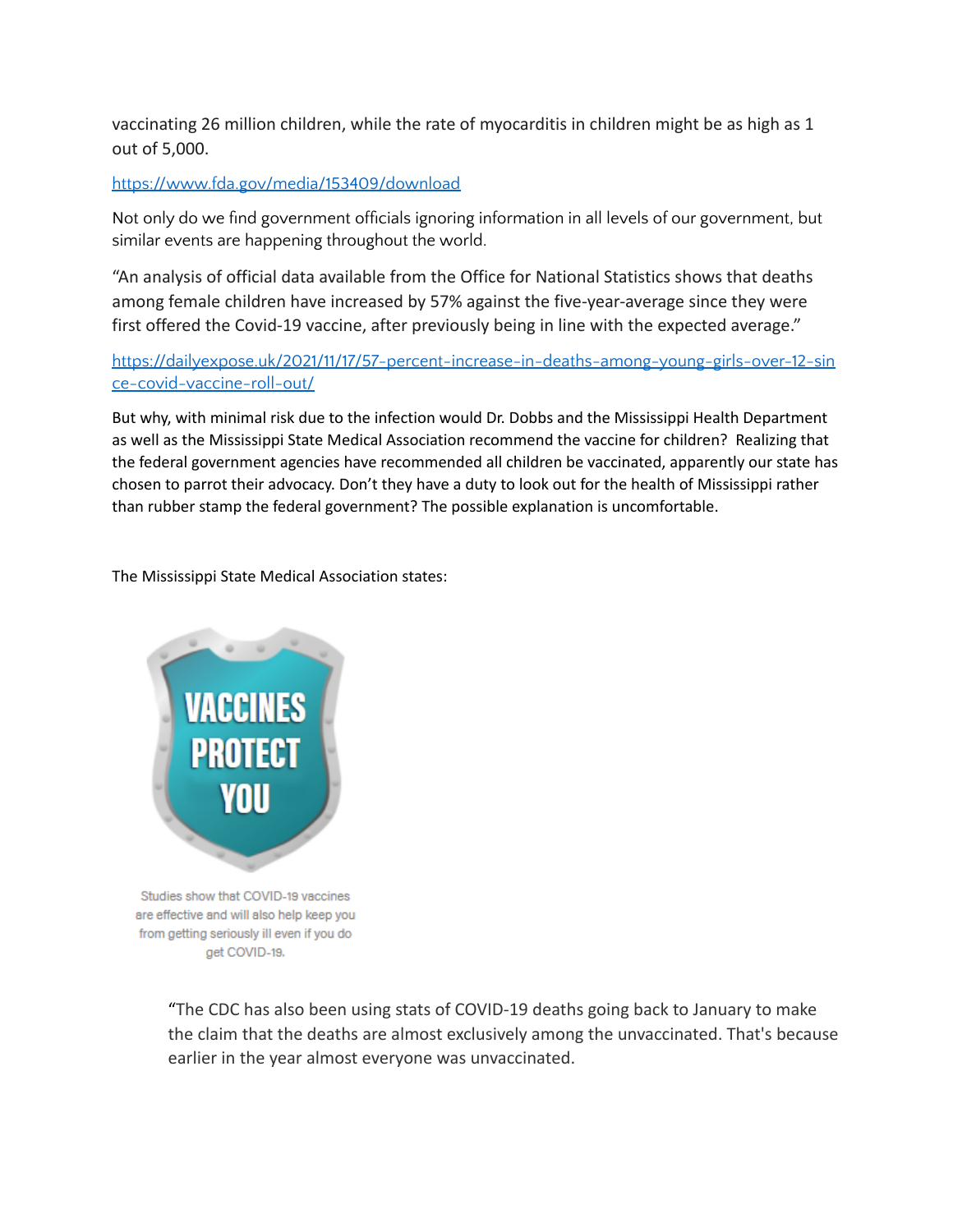"...the media has blacked out the developing disaster in Israel. Israel is the most vaccinated country in the world. They all got the Pfizer vaccine. At first, deaths and hospitalizations went to almost zero. Israel declared victory over COVID-19.

But everything changed. Today a massive COVID-19 outbreak has engulfed vaccinated Israel. Hospitals are full. People are dying. At this moment, Israel, the most vaccinated nation in the world, has more COVID-19 infections per capita than any country in the world."

The [Government](https://townhall.com/columnists/wayneallynroot/2021/09/05/the-government-and-cdc-are-lying-about-covid19-vaccine-and-ivermectin-the-question-is-why-n2595312) and CDC Are Lying About COVID-19 Vaccine and Ivermectin; The Question Is Why? [\(townhall.com\)](https://townhall.com/columnists/wayneallynroot/2021/09/05/the-government-and-cdc-are-lying-about-covid19-vaccine-and-ivermectin-the-question-is-why-n2595312)



As per the CDC, COVID-19 vaccines have undergone the most intensive safety monitoring in U.S. history.

> The FDA vaccine advisory committee's [booster shot](https://www.lifesitenews.com/news/fda-panel-overwhelmingly-rejects-pfizer-booster-for-healthy-people-16-and-older/) hearing in September, 2021, featured hours of testimony. "Several physicians and other medical experts slammed COVID-19 vaccines and calls for mass COVID vaccination. The experts, including a top Johnson & Johnson researcher, warned that the shots "kill more people than they save" and pose a "clear and present danger" of creating coronavirus variants." [Experts Warn Of COVID Vaccine Risks At FDA Hearing: 'The Vaccines Kill More Than They](https://harbingersdaily.com/experts-warn-of-covid-vaccine-risks-at-fda-hearing-the-vaccines-kill-more-than-they-save/?fbclid=IwAR1K3eGtqjY-ncG_63chktXy02Vd2SVAF6mLpa7votVxPSBObSYz_WKEXLw) [Save' | Harbingers Daily](https://harbingersdaily.com/experts-warn-of-covid-vaccine-risks-at-fda-hearing-the-vaccines-kill-more-than-they-save/?fbclid=IwAR1K3eGtqjY-ncG_63chktXy02Vd2SVAF6mLpa7votVxPSBObSYz_WKEXLw)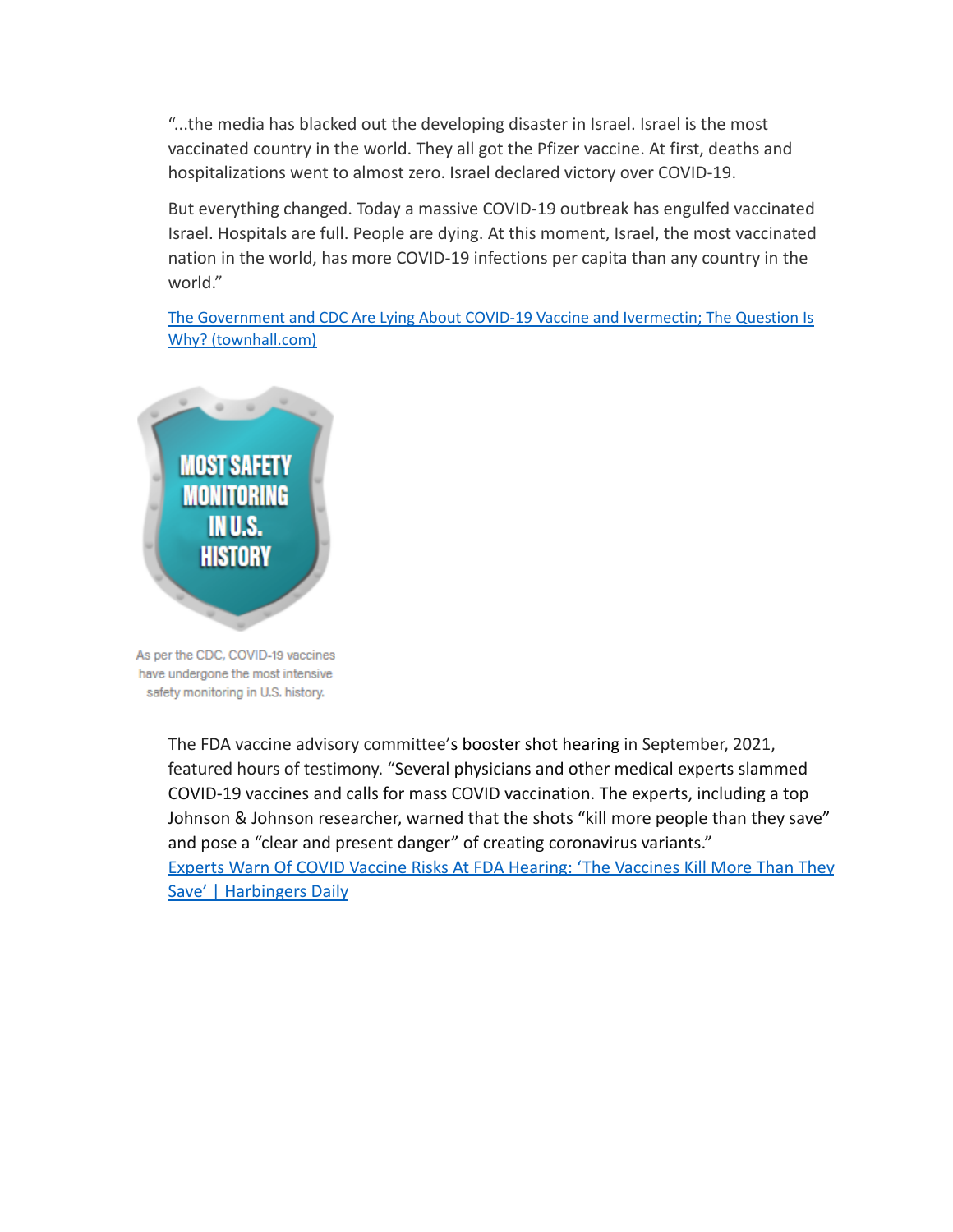

Based on safety and effectiveness data from a randomized, blind, clinical trial of individuals, the FDA approves the Pfizer-BioNTech COVID-19 vaccine.

> "There are currently no fully FDA-approved licensed COVID shots available. All COVID shots remain under federal Emergency Use Authorization, meaning individuals have the "option to accept or refuse" the product.

No [FDA-Approved](https://lc.org/newsroom/details/100821-no-fdaapproved-covid19-shots-available) COVID-19 Shots Available - Liberty Counsel (lc.org)

## Vaccine [Information](https://themsway.com/) for Mississippi - The MS Way

Informed consent at one time in our history was an expected precursor to administration of any vaccine. Today, doctors are admonished to avoid any derogatory statements related to the vaccines under penalty of possible loss of license. It isn't true "misinformation" that is threatened to be punished; it is information different from the "accepted narrative."

## In Mississippi, doctors who spread [misinformation](https://www.msn.com/en-us/health/medical/physicians-who-spread-misinformation-about-covid-could-lose-license-board-says/ar-AAOjavh) about COVID could lose their license (msn.com)

It isn't just physicians that are being muzzled. On November 16, 2021, the National Council of State Boards of Nursing produced a new policy "To address the misinformation being disseminated about COVID-19 by nurses."

Why are we suddenly surrounded by medical providers who are liars—if you choose to believe the agencies. Or perhaps these providers are the truthtellers who are being silenced for a nefarious purpose. They certainly have nothing to gain by speaking up with what they see as the truth.

## [PolicyBriefDisseminationofCOVID19Info.pdf \(ncsbn.org\)](https://www.ncsbn.org/PolicyBriefDisseminationofCOVID19Info.pdf)

Discussion of adverse events is not permissible by nonmedical citizens as well. In December 2020, the Trusted News Initiative was formed by news and technology organizations to decide what we are allowed to know about the Covid-19 virus and vaccine. They have worked to snuff any discussion of adverse effects of the vaccines or any alternative treatments. Although in general, news and technology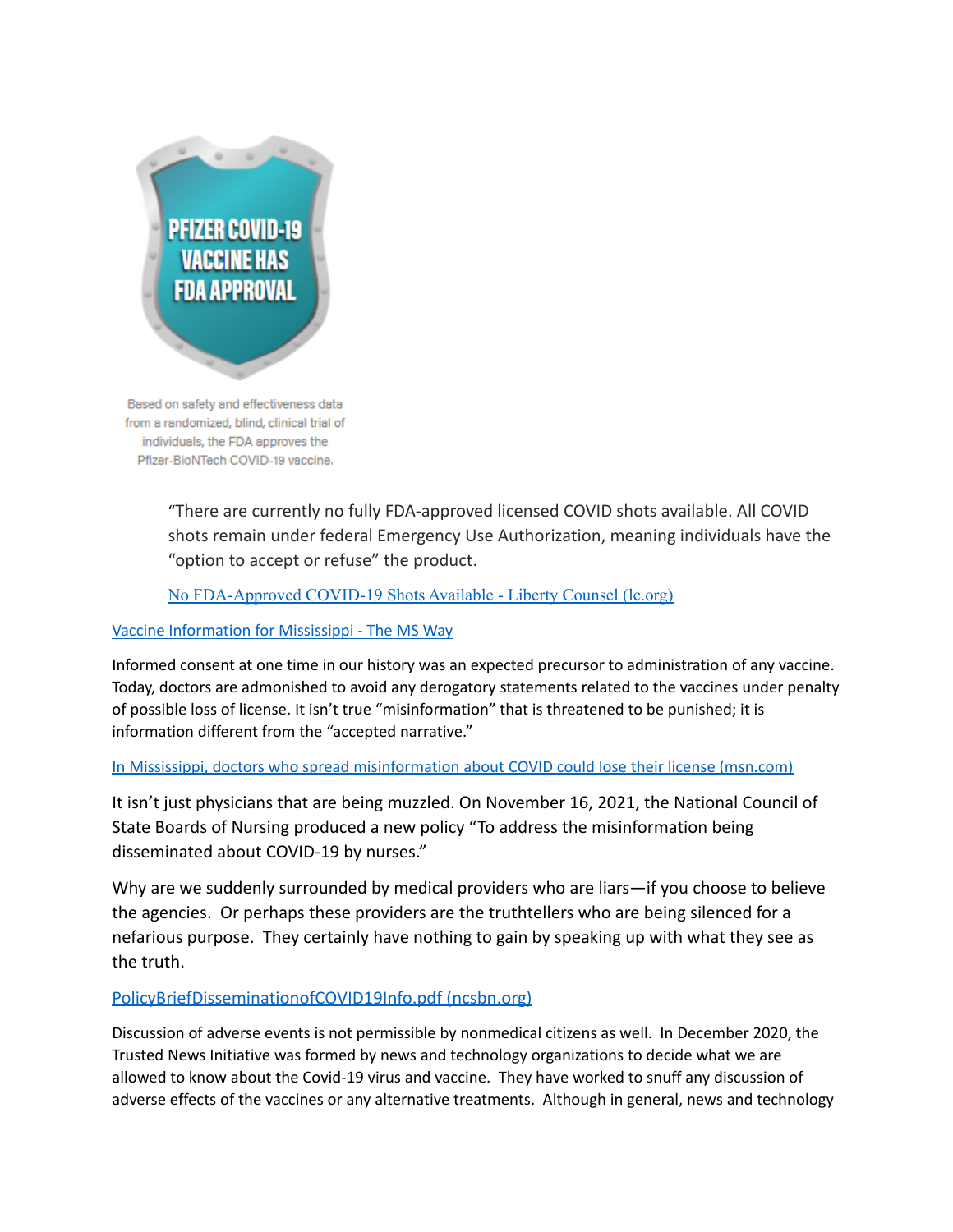organizations are not necessarily knowledgeable about medical issues, the medical community has fallen in line. This is frightening.

Trusted News Initiative (TNI) to combat spread of harmful vaccine [disinformation](https://www.bbc.com/mediacentre/2020/trusted-news-initiative-vaccine-disinformation) and announces major research project - Media Centre [\(bbc.com\)](https://www.bbc.com/mediacentre/2020/trusted-news-initiative-vaccine-disinformation)

Do the billionaire owners of media, tech and pharmaceutical companies have an ulterior motive? I think the evidence is quite clear.

One consideration for the lack of informed consent is that the information is completely unavailable. Much of the cause for unavailability is because of the "Trusted News Initiative" but not all.

"The FDA has [asked](https://www.sirillp.com/wp-content/uploads/2021/11/020-Second-Joint-Status-Report-8989f1fed17e2d919391d8df1978006e.pdf) a federal judge to make the public wait until the year 2076 to disclose all of the data and information it relied upon to license Pfizer's COVID-19 vaccine. That is not a typo. It wants 55 years to produce this information to the public."

[FDA Asks Federal Judge to Grant it Until the Year 2076 to Fully Release Pfizer's COVID-19 Vaccine](https://aaronsiri.substack.com/p/fda-asks-federal-judge-to-grant-it?fbclid=IwAR3SR1aMQl1xBK_rO6lWmBbPVHcd6QQZgi0gOxlsyGucTbFbz0FF6fF1RT8) [Data - by Aaron Siri - Injecting Freedom \(substack.com\)](https://aaronsiri.substack.com/p/fda-asks-federal-judge-to-grant-it?fbclid=IwAR3SR1aMQl1xBK_rO6lWmBbPVHcd6QQZgi0gOxlsyGucTbFbz0FF6fF1RT8)

Another reason that information is unavailable is because government officials and agencies refuse to take any reports seriously.

"If physicians are dismissed as 'making it up,' imagine what the average individual without medical knowledge and access must deal with after a COVID-19 vaccine injury."

[Eleven Vaccine-Injured Physicians Repeatedly Ignored By Gov't Agencies - UncoverDC](https://uncoverdc.com/2021/11/11/eleven-vaccine-injured-physicians-repeatedly-ignored-by-govt-agencies/)

And it isn't just the federal agencies who refuse to investigate adverse events including death.

"The Vaccine Adverse Events Reporting System is used to see if we see something from a vaccine that is more common than expected. All of the things reported to VAERS are not from the vaccine. In fact, only a minuscule amount are.

"Of all the post-vaccine deaths investigated in Mississippi, zero were caused by the vaccine. There maybe one out there but we haven't found any. Mississippi has fully vaccinated over 1 million people."

# [A conversation with Dr. Dobbs on COVID-19, vaccinations | The Northside Sun](https://www.northsidesun.com/local-news-top-stories/conversation-dr-dobbs-covid-19-vaccinations#sthash.9MOaUaCx.qrmVaEQg.dpbs)

Reviewing information from all over the world makes if obvious that these statements are made either out of ignorance or malfeasance.

How can Dr. Dobbs, the Mississippi State Health Department, or the Mississippi State Medical Association make statements that the vaccine is "safe and effective" when the FDA refuses to investigate or release information? What is the FDA hiding and why would our state government be complicit?

We first must admit that the current state of affairs is Socialized Medicine. We now have a government-regulated system for providing health care for all by means of subsidies derived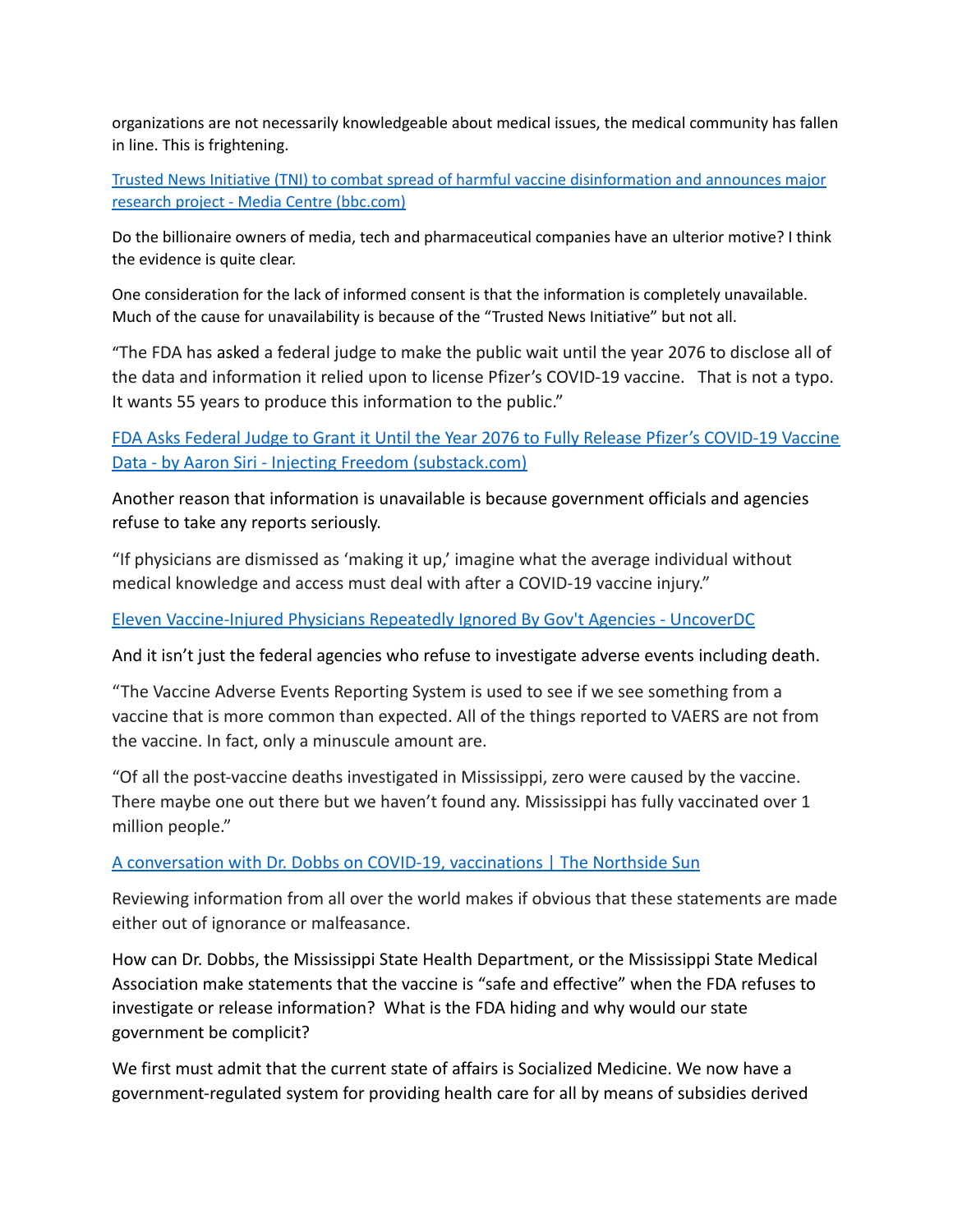from taxation when it comes to Covid-19. Every day we are bombarded with the statement, "Free vaccines!" No, the vaccines are not free; they have made many into new billionaires. The taxpayers are the ones paying. We know that from the beginning of the pandemic subsidies were given for specific diagnoses and treatments in the hospital. And treatment protocols were mandated. No alternatives (such as Ivermectin or Hydroxychloroquine) were allowed. Everything about patient care was determined by bureaucratic decision making. This is socialism. Who would be more in favor of socialized medicine that the bureaucrats who control it?

Since the vaccines are still under Emergency Use Authorization, who will help those who are injured? The pharmaceutical companies have been given immunity.

"In fiscal year 2021, the U.S. government paid \$246.9 million in claims for vaccine-related injuries and deaths. Not a single payout was related to Covid-19 vaccines."

[Feds Pay Zero Claims For Covid-19 Vaccine Injuries/Deaths \(forbes.com\)](https://www.forbes.com/sites/adamandrzejewski/2021/11/04/feds-pay-zero-claims-for-covid-19-vaccine-injuriesdeaths/?sh=28e522694a87)

Please refer back to the VAERS report; the excuse is not that there are no reports of adverse effects.

Something isn't right with many aspects of the medical response to Covid-19. In Mississippi it appears that much of the deception is pointing directly at Dr. Dobbs, the Mississippi State Health Department and the Mississippi State Medical Association. I urge you to take this matter seriously so that we can protect our children.

<https://www.medrxiv.org/content/10.1101/2021.07.08.21260210v1.full>

PowerPoint [Presentation](https://www.cdc.gov/vaccines/acip/meetings/downloads/slides-2021-11-2-3/03-COVID-Jefferson-508.pdf) (cdc.gov)

Mortality [\(openvaers.com\)](https://openvaers.com/covid-data/mortality)

Electronic Support for Public [Health–Vaccine](https://digital.ahrq.gov/sites/default/files/docs/publication/r18hs017045-lazarus-final-report-2011.pdf) Adverse Event Reporting System (ESP:VAERS) (ahrq.gov)

Myo/Pericarditis [\(openvaers.com\)](https://openvaers.com/covid-data/myo-pericarditis)

<https://www.fda.gov/media/153409/download>

[https://dailyexpose.uk/2021/11/17/57-percent-increase-in-deaths-among-young-girls-over-12-sin](https://dailyexpose.uk/2021/11/17/57-percent-increase-in-deaths-among-young-girls-over-12-since-covid-vaccine-roll-out/) [ce-covid-vaccine-roll-out/](https://dailyexpose.uk/2021/11/17/57-percent-increase-in-deaths-among-young-girls-over-12-since-covid-vaccine-roll-out/)

The [Government](https://townhall.com/columnists/wayneallynroot/2021/09/05/the-government-and-cdc-are-lying-about-covid19-vaccine-and-ivermectin-the-question-is-why-n2595312) and CDC Are Lying About COVID-19 Vaccine and Ivermectin; The Question Is Why? [\(townhall.com\)](https://townhall.com/columnists/wayneallynroot/2021/09/05/the-government-and-cdc-are-lying-about-covid19-vaccine-and-ivermectin-the-question-is-why-n2595312)

[Experts Warn Of COVID Vaccine Risks At FDA Hearing: 'The Vaccines Kill More Than They](https://harbingersdaily.com/experts-warn-of-covid-vaccine-risks-at-fda-hearing-the-vaccines-kill-more-than-they-save/?fbclid=IwAR1K3eGtqjY-ncG_63chktXy02Vd2SVAF6mLpa7votVxPSBObSYz_WKEXLw) [Save' | Harbingers Daily](https://harbingersdaily.com/experts-warn-of-covid-vaccine-risks-at-fda-hearing-the-vaccines-kill-more-than-they-save/?fbclid=IwAR1K3eGtqjY-ncG_63chktXy02Vd2SVAF6mLpa7votVxPSBObSYz_WKEXLw)

No [FDA-Approved](https://lc.org/newsroom/details/100821-no-fdaapproved-covid19-shots-available) COVID-19 Shots Available - Liberty Counsel (lc.org)